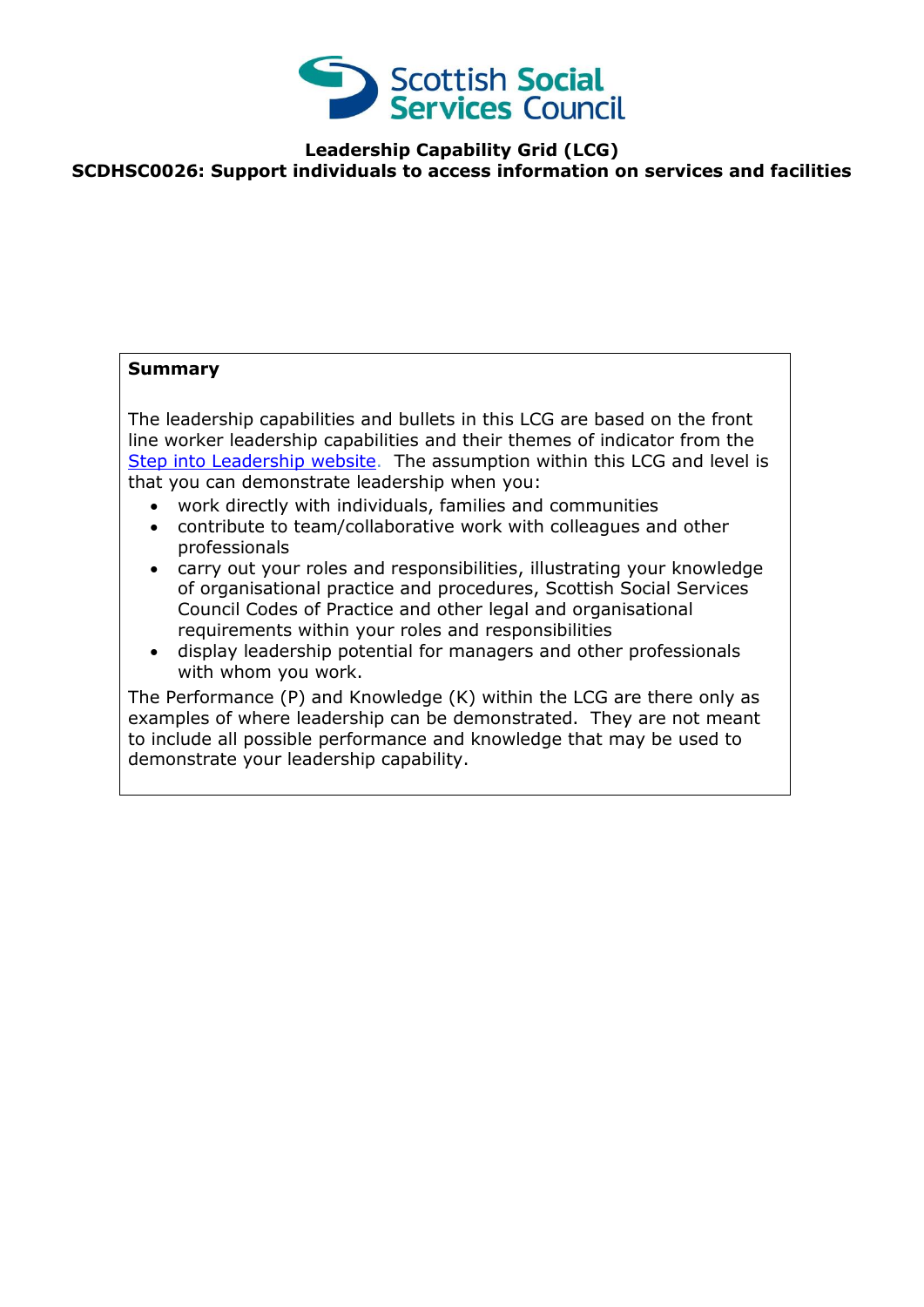

## **Leadership Capability Grid (LCG)**

**SCDHSC0026: Support individuals to access information on services and facilities** 

| Leadership<br>capabilities         | When promoting effective communications you can demonstrate<br>leadership capabilities by:                                                                                                                                                                                                                                                                                                                                                                                                                                                                                                                                                                                                                                                                                                                                                                                                         |
|------------------------------------|----------------------------------------------------------------------------------------------------------------------------------------------------------------------------------------------------------------------------------------------------------------------------------------------------------------------------------------------------------------------------------------------------------------------------------------------------------------------------------------------------------------------------------------------------------------------------------------------------------------------------------------------------------------------------------------------------------------------------------------------------------------------------------------------------------------------------------------------------------------------------------------------------|
| <b>Vision</b>                      | Providing a vision for individuals, families, communities, colleagues and<br>your organisation when you:<br>• See how best to make a difference when actively supporting<br>individuals to communicate and interact $(P1-3, 17-20, 25, 27; K1-5,$<br>11, 16, 24 - 25, 35 - 39)<br>• Communicate and promote ownership of the vision when seeking<br>extra support about individual needs and preferences (P4,6,28; K20),<br>working with others (P28) and recording and reporting (P27-37,43,<br>46; K43-46)<br>• Promote social service values through active participation and<br>personalisation (P1,2,7,8,11,13,14,15,20-26, K1-5,11,13-19,28,30),<br>when working others and when recoding and reporting (P27-37)<br>See the bigger picture when demonstrating knowledge and practice of<br>organisational, local and national policies and procedures (P26,27,32,<br>37; K6,8-9,26-27,32-34) |
| Self-<br>leadership                | Displaying self leadership when you:<br>• Demonstrate and adapt leadership in response to individual changing<br>needs and preferences (P5,16,20,35-36; K23) and overcoming<br>barriers (P20)<br>Improve own leadership by seeking advice ( $P4,6,36$ ; K20,23)<br>• Take intelligent risks when communicating with difficult, complex and<br>sensitive issues (P21-26; K15,40-41) and protecting yourself (K31)<br>• Demonstrate and promote resilience when adapting practice and<br>overcoming barriers (P5,16,18,20,35-36; K3,4,19,30)<br>• Challenge discrimination and oppression (P20; $K1,4$ )                                                                                                                                                                                                                                                                                             |
| <b>Motivating</b><br>and inspiring | Motivating and inspiring others when you:<br>• Inspire people by personal example ( $P10,28$ ; K14-20)<br>Recognise and value the contribution of others ( $P4,6,36$ ; K9-10,20)<br>• Support the creation of a learning and performance culture with<br>individuals and others (P4,6,8,18,20,23,25,27-28,31; K16-20,23,39)                                                                                                                                                                                                                                                                                                                                                                                                                                                                                                                                                                        |
| <b>Empowering</b>                  | Empowering people when you:<br>Enable leadership at all levels (P1,2,4,6-7,20,21,25,27,31; K8-9,<br>$16-20)$<br>• Support the creation of a knowledge and management culture by<br>seeking and providing information to enable understanding (P4,6,8,<br>25,31,33-36; K16-20,23,39)<br>• Promote professional autonomy (P1-3,17-20,25,27; K16-20,23-25)<br>• Involve people in development and improvement (P20; K16-20)                                                                                                                                                                                                                                                                                                                                                                                                                                                                           |